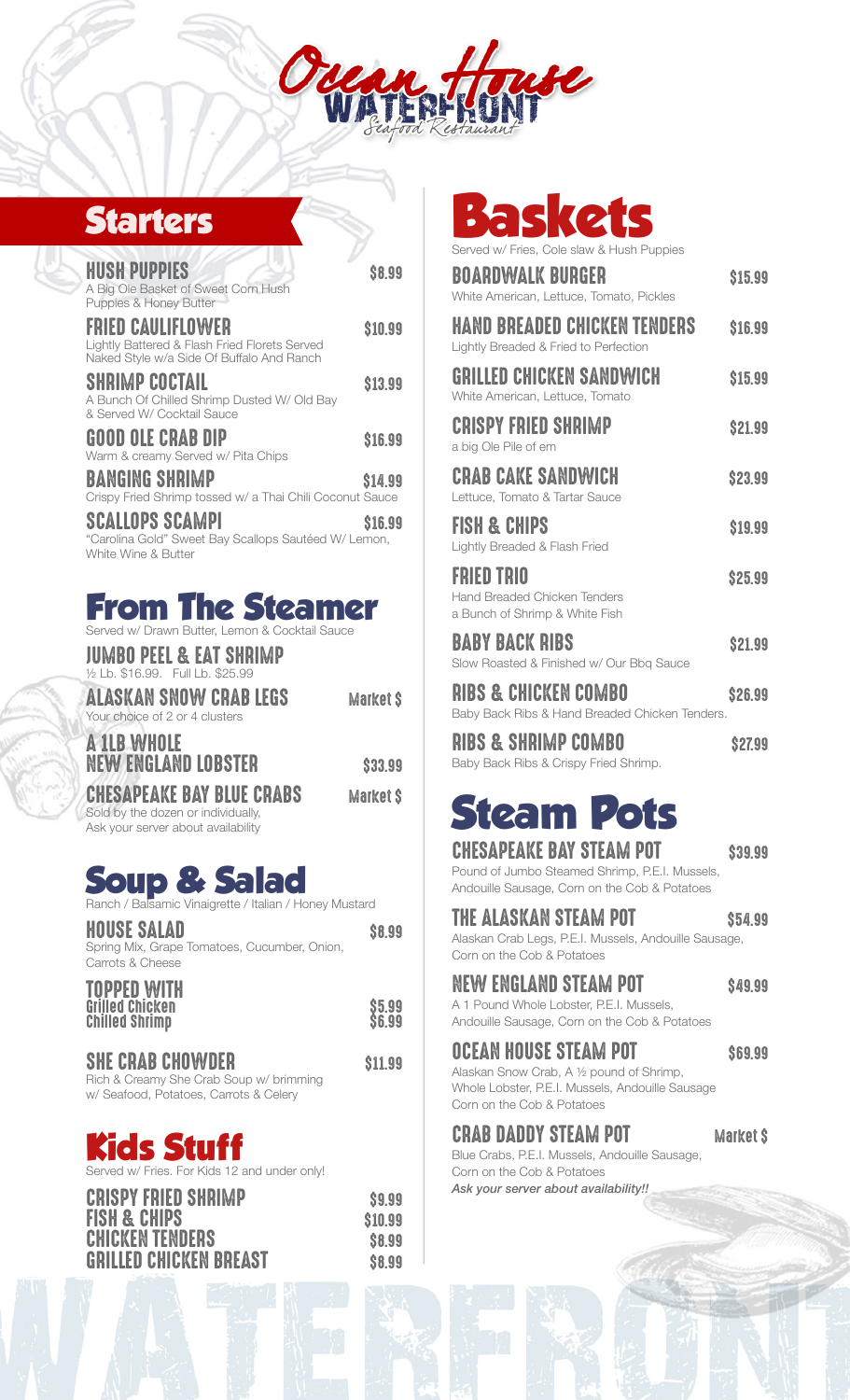# **Ocean House Mini Feasts**

Served w/ Hush Puppies, Steamed Buttery Potatoes & Corn on the Cob

### SHRIMP MINI FEAST \$38.99

1lb. Peel & Eat Shrimp, Hand Breaded Chicken Tenders, Fried Shrimp, Fried White Fish

#### CRAB LEG MINI FEAST \$54.99

Alaskan Snow Crab Legs, Hand Breaded Chicken Tenders, Fried Shrimp, Fried White Fish

## **BABY BACK RIB MINI FEAST \$35.99**

1 Lb. of Baby Back Ribs, Hand Breaded Chicken Tenders, Fried Shrimp, Fried White Fish

## WHOLE LOBSTER MINI FEAST \$56.99

1 Whole Lobster, Hand Breaded Chicken Tenders Fried Shrimp, Fried White Fish

## THE MONDO MINI FEAST \$99.99

Alaskan Snow Crab Legs, ½ pound of Shrimp, whole Lobster, Hand Breaded Chicken Tenders, Corn on the Cobb, Crispy Fried Shrimp, Fried White fish, Hush Puppies and Steamed Potatoes

## **Traditional Broiled Seafood** Served w/ Steamed Buttery Potatoes, & Green Beans

Add a Side Salad for \$3.99

| <b>BROILED SALMON</b><br>Topped w/ Crab Cake Mix add \$11.99               | <b>\$24.99</b> | <b>JUMBO SHRIMP</b><br>Lightly Broiled w/ Butter, Lemon & Old Bay | \$26.99                               |
|----------------------------------------------------------------------------|----------------|-------------------------------------------------------------------|---------------------------------------|
| <b>CATCH OF THE DAY</b><br>Topped w/ Crab Cake Mix add \$11.99             | Market \$      | THE OCEAN HOUSE TRIO<br>A Crab Cake, Jumbo Shrimp & Fish          | \$39.99<br>$\mathbf{R} = -\mathbf{r}$ |
| <b>MARYLAND STYLE CRAB CAKES</b><br>Cooked To Perfection w/ Butter & Lemon | \$34.99        | <b>STUFFED SHRIMP (6)</b><br>Jumbo Shrimp w/Crab Cake Mix         | \$28.99                               |

## SMALL SALAD 4 COLE SLAW 4 CORN ON THE COB 4 GREEN BEANS 4 **Sides \$4.99** SMALL SALAD *4* COLE SLAW *4* CORN ON THE COB *4* GREED SIGNALL SALAD *5* CORN FRIES *4* STEAMED BUTTERY POTATOES



43 1979 1989

There is a variety of T-shirts, Hoodies & more available for all your gift needs in our retail area!

**Due to ongoing supply issues prices and availability are subject to change.**

# **Add Sum Yum! To Your Meal**

CRAB CAKE \$17.99 **BABY BACK RIBS \$9.99** STEAMED SHRIMP \$16.99 1 CLUSTER OF CRAB LEGS \$17.99

**Please Alert Your Server To Any Food Allergies You May Have. 20% Gratuity May Be Added To Parties of 5 or More. \*These items are served raw or undercooked or contain raw or undercooked ingredients. Consuming raw or undercooked meats, poultry, seafood, shellfish or eggs may increase the consumer's risk of food borne illnesses. There is a risk associated with consuming raw oysters. If you have chronic illness of the liver, stomach or blood or have immune disorders, you are at greater risk of serious illness from raw oysters, and should eat oysters fully cooked. If unsure of your risk, consult a physician.**